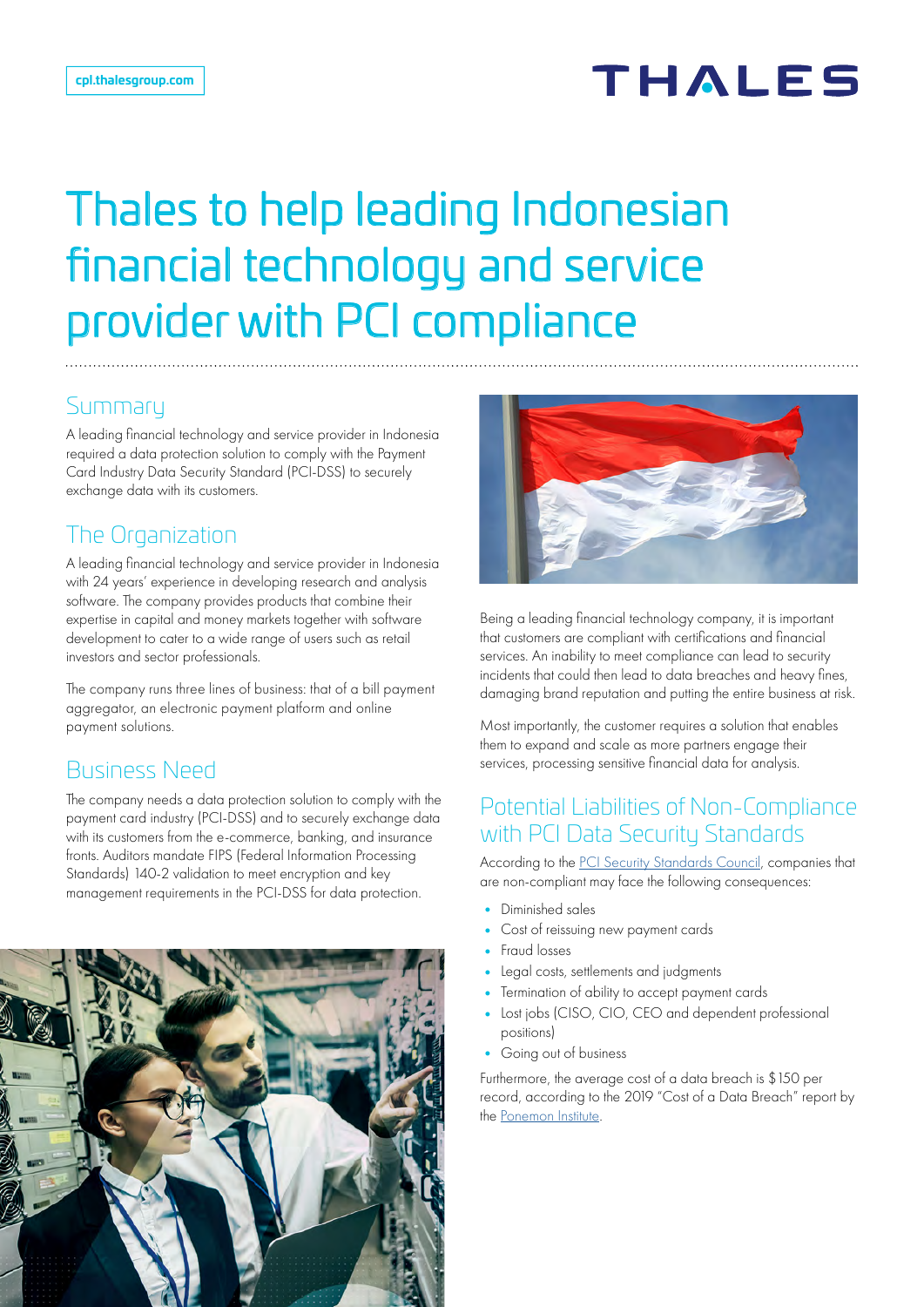#### Solutions

In Phase 1, the requirement is to deploy a solution to provide encryption services for data within the customer applications. Thales propose using CipherTrust Token Server (CTS) where the application can invoke crypto services using Rest API.

Keys used for encryption are managed and protected securely within the Thales CipherTrust Data Security Manager (DSM).

As part of the auditor requirement where the solution must be validated to FIPS 140-2 Level 3, the customer uses its existing Thales Luna General Purpose Hardware Security Module (GP HSM) as the root of trust (ROT) for the DSM.



Image above shows Phase 1 deployment

The complete proposed solution will have the ability to encrypt unstructured data before sending it through FTP between a gateway server to their internal server.



Image above shows the overall tokenization architecture

- Tokenization stage: Partner tokenise the data before sending the data. 1
- To Gateway Server: Partner sends the tokenise data to Fintech customer's gateway server. 2
- Detokenization: Fintech customer's gateway server decrypt the data for internal processing. 3

To Internal Server: The processed data is encrypted before sending to the internal server. Data Analysis stage: The internal server decrypt the message for analytics, processing, and storage. 4 5

\*All 'Vormetric' and 'Keysecure' naming conventions will rename to 'CipherTrust' from September 2020.



Image above shows the different tokenization stages

### Meet Compliance Requirements

Maintaining compliance is an important business need for financial technologies to build and keep trust with customers. Compliance is not a one-time annual event. Upholding and maintaining compliance should be treated as an ongoing challenge to fulfill regulatory requirements in accordance with PCI best practices.

# Using Vormetric Data Security Manager

The Vormetric Data Security Manager (DSM) is the common centralized management environment for all Vormetric Data Security Platform products. It provides policy control as well as secure management and storage of encryption keys, includes a Web-based console as well as CLI, SOAP and REST APIs.

## Leveraging Tokenization Solutions

Vormetric Data Security Manager has Tokenization solutions that aid in financial services and is the [next sought after solution](https://cpl.thalesgroup.com/encryption/vormetric-application-crypto-suite/vormetric-application-encryption/tokenization-data-masking) to tackle increasing data breaches and growing cases of fraud. Tokenization protects the data itself by making it unusable and substituting it with non-sensitive data, should it be stolen. It creates an unrecognizable tokenized form of the data that maintains the format of the source data.

In financial services, anti-money laundering initiatives require analyzing data while maintaining privacy and security for personally identifiable information (PII).

Tokenized data can be used in place of the original data without destroying the database schema, making it a great advantage for organizations that want to stay with applications and systems already in place.

The Vormetric Data Security Platform from Thales simple onestop, data-at-rest security

#### About HSM

#### Hardware Security Modules

Thales offers the industry leading product family of hardware security modules (HSMs), which are the highest performing, most secure and easiest to integrate in the market today. They act as trust anchors to protect the master keys that encrypt your data and digital identities in a high assurance FIPS 140-2 Level 3-certified, tamper-resistant appliance. Thales offers the following types of purpose-built HSMs.